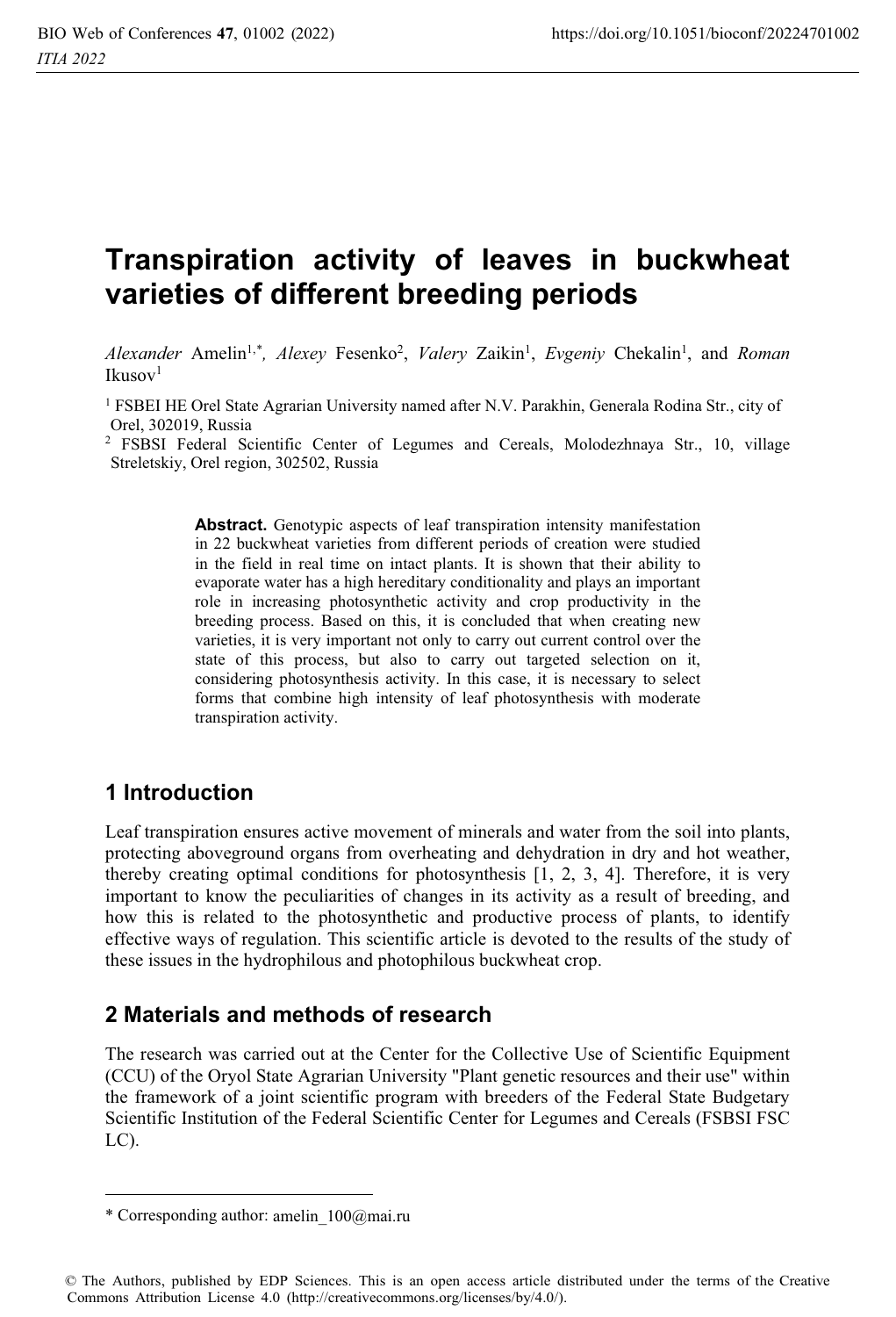22 buckwheat varieties were studied, which were conditionally divided into 4 groups: local (K–406 and K–1709); breeding of the 1930s – 1970s (Kalininskaya, Bogatyr and Shatilovskaya 5), modern varieties (Chatyr - Tau, Dozhdik, Demetra, Bashkirskaya krasnostebelskaya, Dikul, Batyr, Usha, Design, Devyatka and Inzerskaya) and promising varieties (Design 2, R 66, R 69, R 70, R 84, R 85, SPR 52).

The experimental material was grown in a breeding crop rotation on plots with an area of 10 m<sup>2</sup>, placed by a randomized method, the repetition is 4-fold. Crop tending and harvesting were carried out according to methodological recommendations for the region [5].

Transpiration activity (IT) was recorded in the field in real time on intact plants using a portable gas analyzer GFS-3000 FL of the German company WALZ. For the measurement, 5-7 plants typical of the genotype growing in the plot middle, which leaves had no damage, were used. Measurements were carried out in phases: "branching", "flowering + 10 days", "flowering  $+ 20$  days", "flowering  $+ 30$  days") on the 3rd leaf on top of the main stem from 8 am to  $11^{00}$  am and from 7 am to  $7^{00}$  pm.

Statistical processing of the experimental data obtained was carried out using MS Excel 2013 and Statistica v. 10.0 (StatSoft, Inc., USA) software packages.

#### **3 Results and Discussion**

The experimental data obtained indicate that the intensity of leaf transpiration in buckwheat has a high hereditary conditionality. The indicator variation on average for the crop variety samples was  $5.53-10.19$  mmol  $H_2$  O/m<sup>2</sup>s in the years of research. Although purposeful selection in this direction was not carried out, nevertheless, the transpiration activity of leaves of culture plants as a result of breeding increased significantly, mainly during the period of mass flower formation and the beginning of fruit formation. In the "flowering +10 days" phase, in terms of this indicator, they exceeded their predecessors by an average of 7.5% (varieties of breeding of the 1930s-1960s) and 16.6% (local varieties - populations) (Fig. 1).

These changes because of breeding are obviously not accidental, because the period of formation of generative organs is the most vulnerable in plants, due to its strong dependence on environmental conditions [14]. For the full development of flowers and fruits, it is necessary to saturate plant cells with water, protect them from overheating and provide them with nutrients, which is largely provided by transpiration [2, 4]. Naturally, these important properties of the process could not remain unchanged when creating new high-yielding varieties.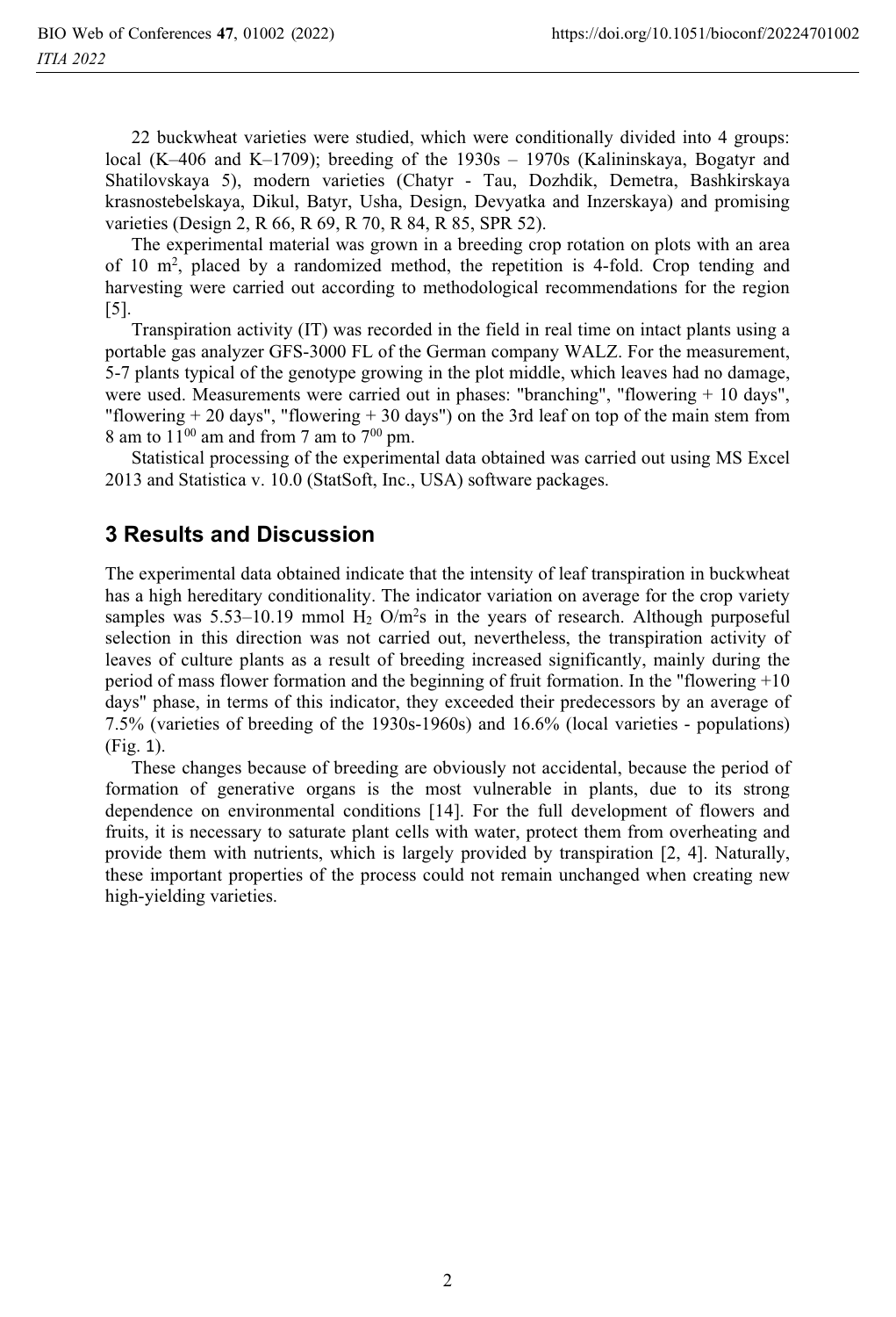

**Fig. 1.** Leaf transpiration intensity\* in plant ontogenesis in buckwheat varieties of different breeding periods, average for 2013-2015. (\* in the phase flowering  $+10$  days LSD05 = 0.65).

An increase in transpiration intensity during the mass formation of flowers and fruit formation led to a significant increase in the efficiency of fruit and seed formation in plants, and, consequently, seed productivity. During the period of artificial selection from local populations to the best modern varieties of plants, on average, the number of seeds in the inflorescence increased by 2.5 times, filled seeds - by 1.2 times, and the weight of seeds from the plant - by 1.6 times. At the same time, the transpiration effect on the production and reproduction processes was largely mediated by photosynthesis activity (Fig. 2).



**Fig. 2** Changes in transpiration activity (mmol  $H_2O/m^2s$ ) and photosynthesis (mmol  $CO_2/m^2s$ ) of leaves in the "flowering + 10 days" phase, seed productivity (g/plant), and the number of seeds in the inflorescence (pcs. per plant) in buckwheat plants as a result of breeding.

During the years of research, the correlation coefficient of leaf transpiration intensity with the number of seeds was 0.51, with seed productivity it was 0.70, and with photosynthesis intensity 0.78 at the significance level 05. That is, the increase in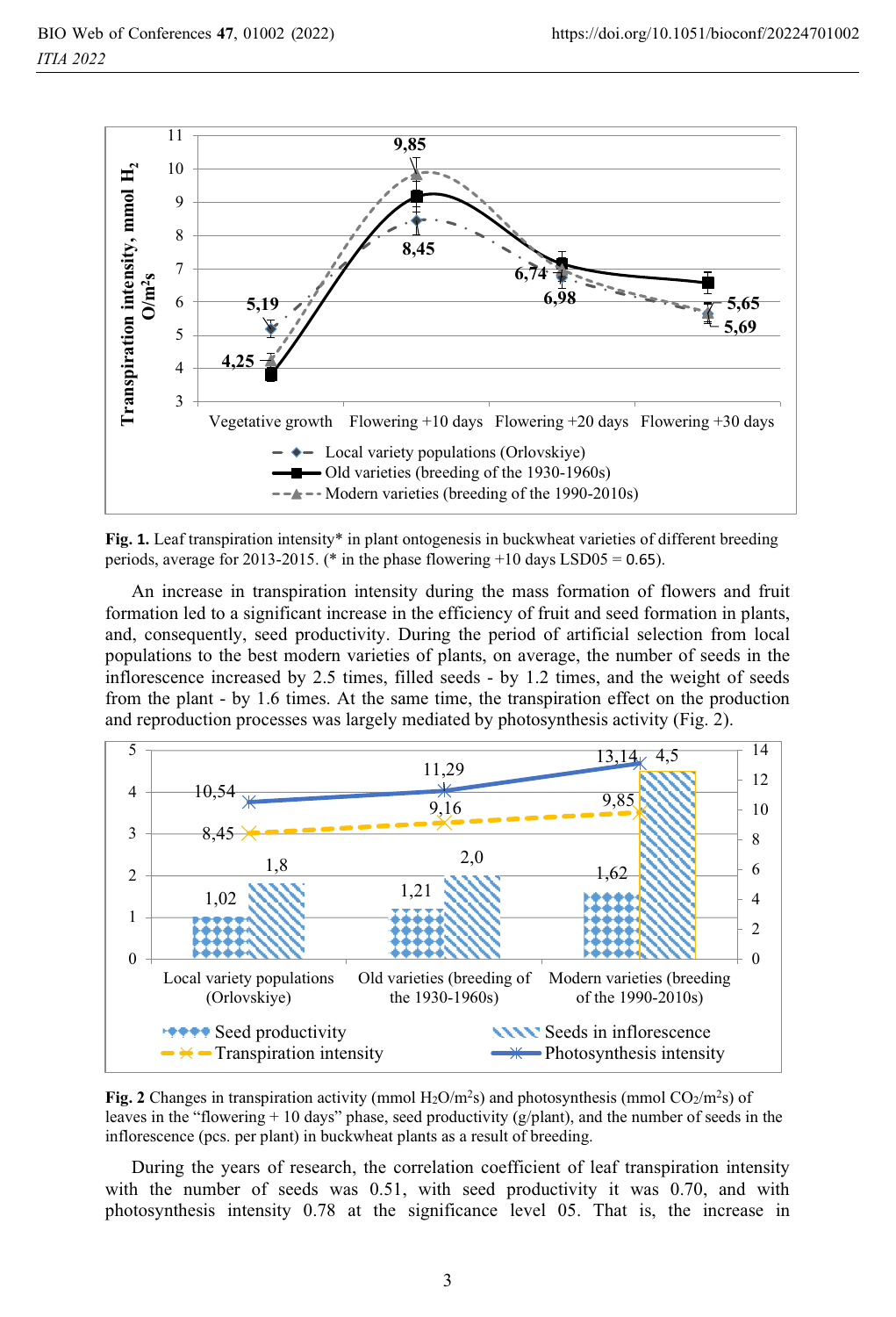transpiration activity of leaves in the process of buckwheat breeding for high yields is due to not only the need to absorb more mineral elements and water from the soil, but also to provide optimal conditions for photosynthesis, through which about 96% of the dry matter of crops is formed [7].

The efficiency of plant growth and development depends on the interaction of these 2 processes. It was found that the ratio of photosynthesis intensity to transpiration intensity (ATO) of plant leaves in modern buckwheat varieties is on average 13.7% higher during the growing season compared to local populations. The advantage is especially significant during the period of mass seed filling, when the intensity of photosynthesis increases markedly, and transpiration decreases. In the "flowering+20 days" phase, the ratio of photosynthesis intensity to transpiration intensity of plant leaves in modern varieties was 19.5%, and in the "flowering +30 days" phase it was 18.7% higher than in the predecessors (Table 1).

| <b>Table 1.</b> Water use efficiency (ATO) in buckwheat varieties of different breeding periods by growth |  |
|-----------------------------------------------------------------------------------------------------------|--|
| phases, average for 2013-2015.                                                                            |  |

|                                      | Growth phase:      |                         |                         |                          |                                  |
|--------------------------------------|--------------------|-------------------------|-------------------------|--------------------------|----------------------------------|
| Groups of varieties                  | Vegetat.<br>growth | flowering<br>$+10$ days | flowering<br>$+20$ days | flowering $+$<br>30 days | average for<br>growing<br>season |
| Local populations                    | 2.02               | 1.29                    | 1.57                    | 1.45                     | 1.58                             |
| Varieties of the<br>1930-1960s.      | 2.71               | 1.13                    | 1.57                    | 1.41                     | 1.71                             |
| Varieties of the<br>$1990 - 2010s$ . | 2.43               | 1.16                    | 1.95                    | 1.76                     | 1.83                             |

This indicates that because of breeding, buckwheat plants have significantly increased not only the activity, but also the transpiration efficiency in the implementation of photosynthesis by leaves.

In modern crop varieties, the leaves of upper, middle, and lower tiers of plants are characterized by the highest transpiration intensity. In terms of this indicator value, on average, they exceeded the old varieties by 23.7%, and local populations by 66.5% (Fig. 3).



**Fig. 3.** The intensity of water evaporation by leaves in the "flowering + 10 days" phase, depending on their tiered location in buckwheat varieties of different breeding periods, according to 2 series of vegetation experiments (LSD<sub>05</sub> for lower tier = 0.90; for the middle tier – 1.12; for for the upper tier  $-1.21$ ).

It was previously shown that an increase in the transpiration activity of leaves has a positive effect on their photosynthetic activity [15]. Together, this gives reason to consider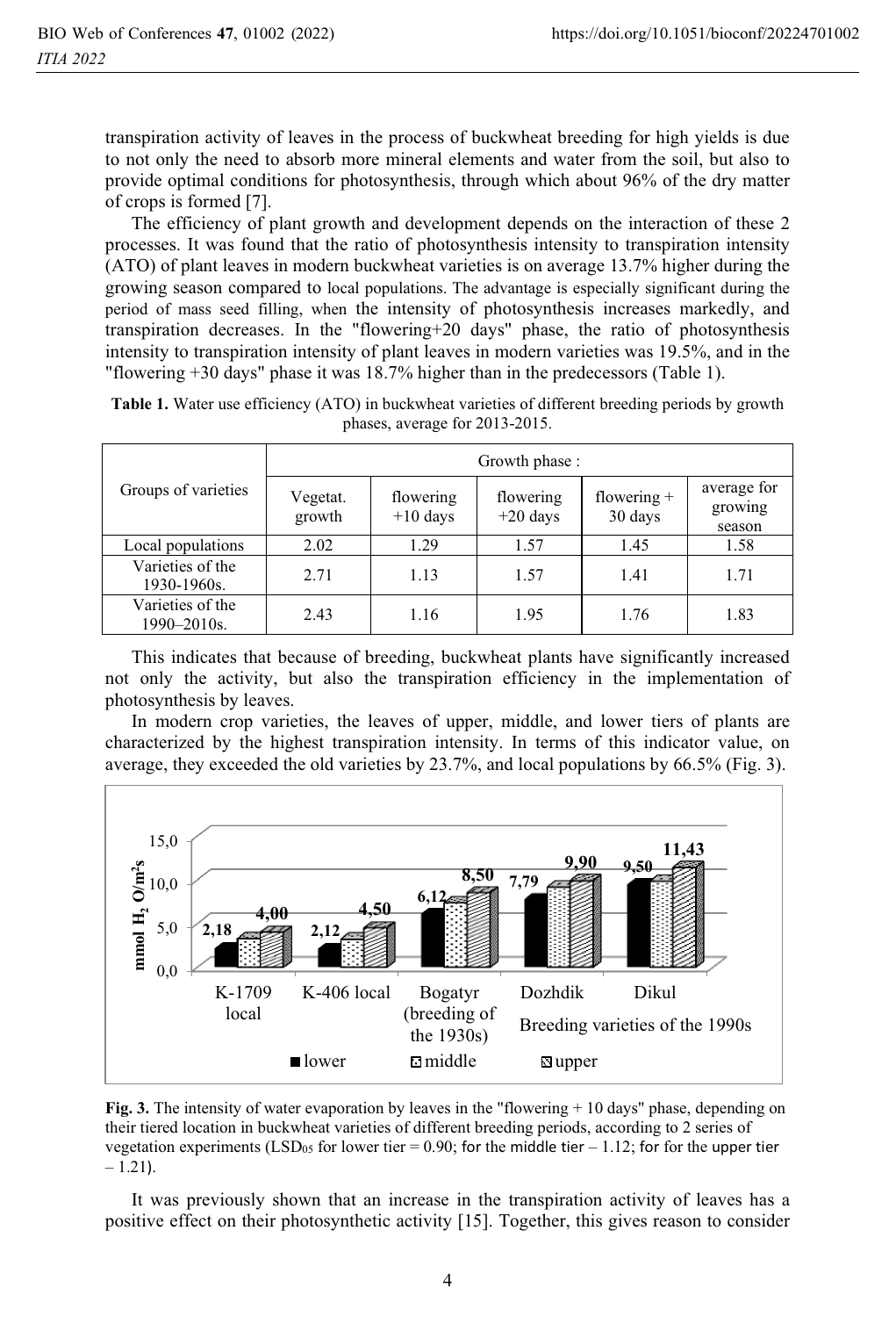the transpiration intensity as one of the important criteria for the selection of promising initial forms in the breeding of crops for increased seed productivity. Forms combining high leaf photosynthesis activity with moderate transpiration activity should be considered promising in this case, since more than 60% of the solar energy absorbed by crop can be spent on water evaporation by leaves [16].

According to the experimental data obtained, the buckwheat gene pool has such genotypes, which gives reason to count on achieving certain successes in this breeding direction. These include, first, varieties R 84, Chatyr-Tau, R 69, Design, and others that can be used in breeding as a valuable source material characterized by high transpiration efficiency in photosynthesis (Fig. 4).



**Fig. 4.** Activity of transpiration and photosynthesis of leaves in experimental buckwheat varieties in the "flowering + 10 days" phase, average for 2010-2015.

# **4 Conclusion**

In buckwheat cropp, the transpiration activity of leaves has a high hereditary conditionality and plays an important role in increasing seed productivity in new crop varieties. During the breeding period from local populations to modern varieties, the transpiration intensity in the "flowering  $+10$  days" phase increased by an average of 12.0%, and its efficiency in photosynthesis during the period of mass seed filling increased by 19.1%. Therefore, it is very important when creating new varieties to carry out not only current control over the state of this process, but also to carry out targeted selection on it, considering photosynthesis activity. It is reasonable that the selected forms combine a high intensity of leaf photosynthesis and moderate transpiration activity, using the "ATO" indicator, which is the ratio of photosynthesis intensity to transpiration [17]. The assessment should be carried out in the "flowering  $+ 20$  days" phase on the leaves of the upper tiers from 9 to 11:00 am.